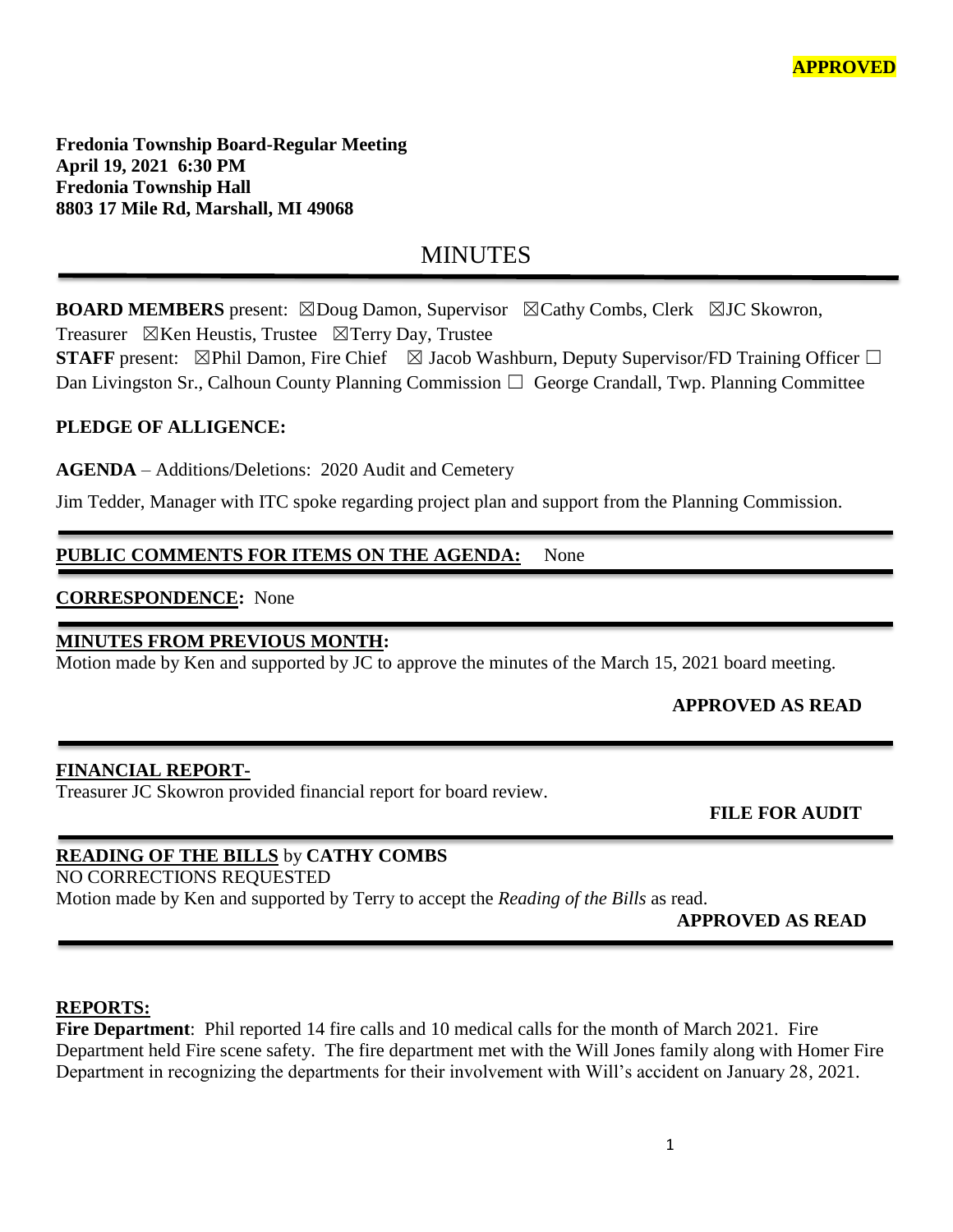The department has started working on their annual golf outing to be held at the Marshall Country Club on June 19, 2021 at 9:00 AM

Phil also reported that the \$2500 check from Eaton Proving Grounds has been received and will order the "fire blanket" for electric vehicles next week. The fire department would like to welcome their newest probationary fire fighter, Carter Votava.

**Ambulance**: Ken reported that new ambulance and monitors are in service.

**Roads:** Next meeting will be June 8, 2021

#### **County Planning:** None

**Cemetery:** Doug advised 1 burial and 2 lots sold. He will also be meeting with 5 families this week for lots and foundations. Lyon Lake cemetery clean-up was a success. Doug wanted to thank the 13 people helping with cleaning up the cemetery.

**Zoning/Ordinance:** None

**Fredonia Planning Commission:** Next meeting will be May 6, 2021 to discuss 3 parcels rezoning from commercial to agricultural

**Board of Review:** None

**Finance:** Will be meeting after board meeting  $4/19/21$ .

#### **OLD BUSINESS:**

**\*2021 Lawn Mowing Bids:** Selection for the 2021 mowing season is as follows:

Phil Damon – Houston Cemetery

Charlie Fisher – Lutheran, Fire Station 1 and 2

White Collar Lawn and Landscaping, Eric Winnie – Lyon Lake Cemetery

Terry thanked all that submitted a bid and explained process. He also stated that a few bids indicated interest in submitting future bids on snow plowing and tree trimming.

**\*Road Project:** Doug discussed the recommendation from Road committee to chip and seal Lyon Lake Road. In 2015, Lyon Lake Road was paved and then in 2016 Lyon Lake Road was chip and sealed. Therefore, recommendation to chip and seal Lyon Lake Road. Township would pay \$14,369 with a \$3,592 down payment. Cathy moved and Terry supported to chip and seal Lyon Lake Road. 4 Ayes; 1 Nay, motion carried. \***Cemetery Sign**: The sign removed at Lyon Lake is not repairable. Roger Smith wanted to have it repaired and when it wasn't repairable, ordered a sign that resembles the original sign. Board thanked Roger and offered to assist with installing the new sign. The additional sign found will be installed off of G Drive.

#### **NEW BUSINESS:**

**\*Budget Adjustment: Dispatch Authority:** Cathy discussed invoice received from C.C. Dispatch Authority for 2<sup>nd</sup> quarter calls and is more than what has been budgeted for 2020-2021 by \$485.81. Ken made motion and Terry supported to complete a budget adjustment moving \$485.81 from Professional Township Contracting Services to Ambulance/Dispatch Service to pay the current invoice. Motion carried unanimously.

**\*ITC Approval:** Planning commission met at the public hearing and supports the Project Plan from ITC. Cathy moved and Ken supported to approve the project plan submitted by ITC and supported by the Planning Commission. Motion carried unanimously.

**\*EGLE Water Resolutions**: Emails received from EGLE regarding C. Drive and Lyon Lake are for information only. No board action needed at this time.

\***2019-2020 Audit**: Township has received audit results and board members are reviewing. Positive results are moving in right direction. Cathy has made journal entries recommended by auditor.